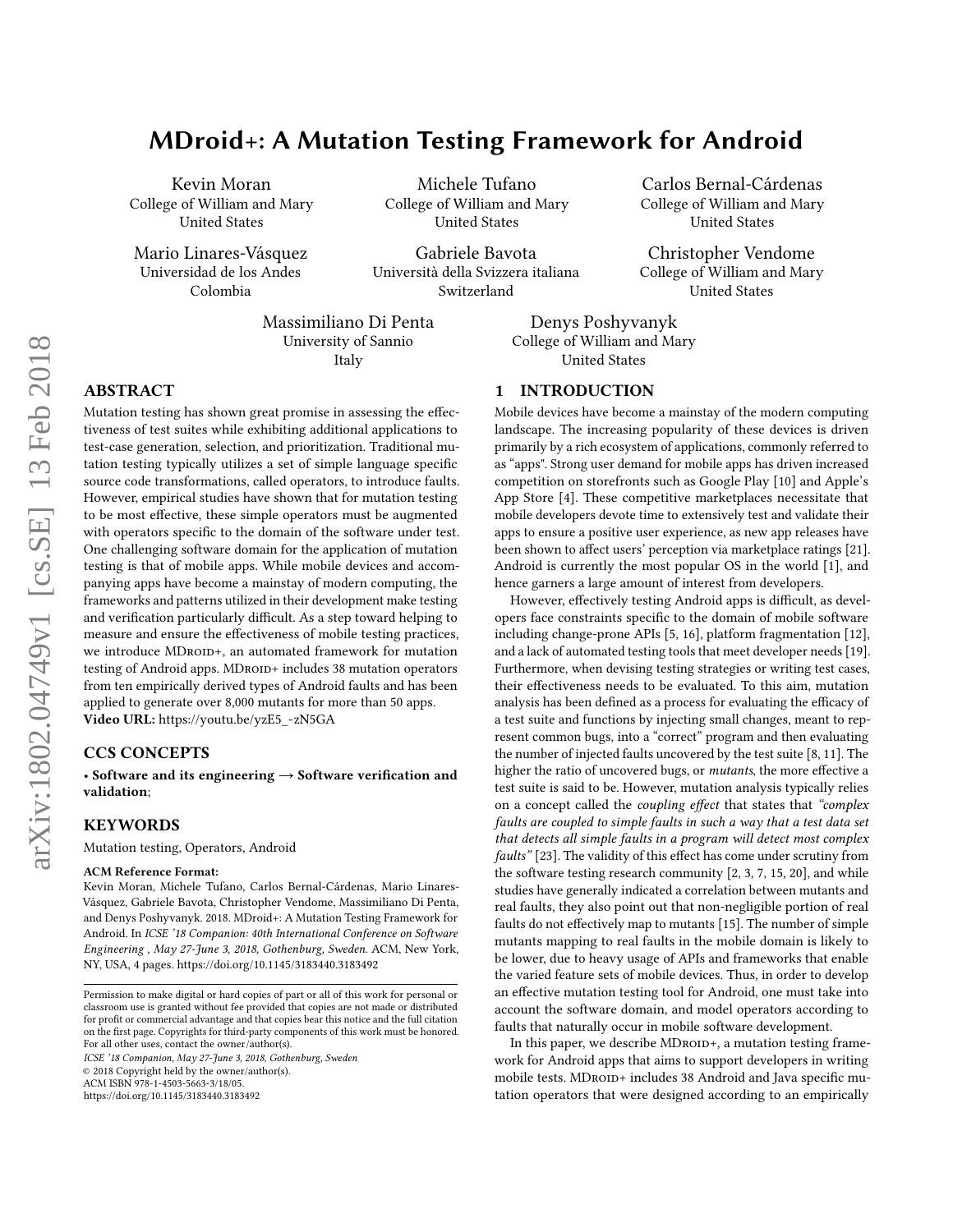derived taxonomy of common, naturally occurring faults in An-droid applications [\[17\]](#page-3-17). The main contributions of MDROID+ can be summarized as follows:

- A set of empirically derived mutation operators designed to simulate commonly observed faults in Android apps;
- An efficient, automated methodology for deriving a Potential Fault Profile (PFP) from subject apps, dictating possible locations for mutant injection;
- A process for applying operator transformations to locations dictated by the PFP to create mutant apps;
- Built-in extensibility that facilitates new operator definitions.

#### 2 APPROACH

In order to ensure that MDROID+ is an effective, practical, and flexible/extensible tool for mutation testing, it takes into account the following design considerations: (i) an empirically derived set of mutation operators; (ii) a design embracing the open/closed principle (i.e., open to extension, closed to modification); (iii) visitor and factory design patterns for deriving the Potential Failure Profile (PFP) and applying operators, (iv) parallel computation for efficient mutant seeding. MDROID+ is written in Java and available as an open source project [\[18\]](#page-3-18). In the following sections, we describe MDROID+ according to its workflow described in Figure [1.](#page-1-0)

# 2.1 Implemented Operators

As mentioned in Section [1,](#page-0-0) in order to create a mutation testing framework for Android, mutation operators must be defined according to naturally occurring faults to ensure a strong coupling between operators and faults likely to befall an Android project. To this end, the authors undertook an extensive empirical study following a procedure inspired by open coding [\[22\]](#page-3-19). More specifically, the authors analyzed 2,007 documents, assigning a label describing an observed bug, from the following sources: (i) bug reports of open source Android apps, (ii) bug-fixing commits of open source Android apps, (iii) Stack-Overflow discussions, (iv) exception hierarchies of Android APIs, (v) bugs described in previous studies, and (vi) reviews from Google Play. The open-coding procedure was supported by a custom designed web-application, where each document was tagged by at least two authors, and labeling conflicts were resolved. For the complete methodology, we refer readers to our previous technical paper [\[17\]](#page-3-17).

The study described above resulted in a taxonomy of faults for Android apps that spans 14 different categories. We implemented 38 operators corresponding to ten different categories, excluding certain categories of operators such as hardware configurations, as they do not map well to the process of mutation testing. A detailed list and description of all implemented operators is available on the MDROID+ website [\[18\]](#page-3-18).

#### 2.2 Derivation of the Potential Fault Profile

In the context of MDROID+, we define a PFP that stipulates locations in analyzed apps—which can correspond to source code statements, XML tags, or locations in other resource files—that coincide with potential fault locations, given the empirically derived taxonomy [\[17\]](#page-3-17). Consequently, the PFP stipulates the locations where our defined mutation operators can be applied. To extract the PFP, MDROID+ statically analyzes a target mobile app, looking for locations where

ICSE '18 Companion, May 27-June 3, 2018, Gothenburg, Sweden K. Moran, M. Tufano, C. Bernal Cardenas, M. Linares Vasquez et al.

<span id="page-1-0"></span>

Figure 1: Overview tool Workflow for MDROID+

operators can be implemented. The locations are detected automatically by parsing XML files in the case of resources or through Abstract Syntax Tree (AST) based analysis for Java code.

For implemented operators targeting one of the Android resource XML files (*i.e.*, archives in the  $/r$ es folder), the structure of each XML file is analyzed and a pattern matching process for different attributes within the XML is used. However, for operators that are applied to the Java source code, a two-phase AST-based and text-based analysis is utilized that is capable of identifying the location of target API calls. The identification of API call sites is implemented utilizing the visitor design pattern, allowing for extensible, decoupled operations to be performed on the AST of a target app. This helps to ensure that MDROID+ is capable of supporting additional operators in the future that may require more advanced AST analysis. After the AST-based location of specific API calls, a fine-grained, text-based pattern matching is performed on identified API calls to derive the precise textual location where the mutation operator transformation will be applied. The end result of the PFP derivation process is a list stipulating all potential injection points in code of the Android-specific mutation operators.

#### 2.3 Mutant Creation

Given an automatically derived PFP for an app and the catalog of Android-specific operators, MDROID+ generates a mutant for each location in the PFP. This process is performed using text or AST manipulation rules specific to each implemented operator. Thus, for each location related to an operator, the text/AST transformation is applied to the specified location in either the code or .xml file.

Due to the event driven nature of Android applications, testing is generally performed at the GUI-level and is centered around app use-cases [\[19\]](#page-3-8). Therefore, in order to operationalize MDROID+ to fit in a typical testing workflow, the mutated applications must be compilable to an .apk file that can be run on an emulator or real device. Thus, during the mutant creation process, MDROID+ creates a project-level clone of a target and applies a single mutation to a specified location in the cloned project, resulting in one mutant project for each seeded instance of a mutation operator. It is important to note that the cost of applying the transformations to the cloned projects is trivial in practice, and a majority of the execution time cost is related to the cloning of the app project, and is thus I/O bound. To ensure the cloning and mutant generation process proceeds as efficiently as possible, MDROID+ implements an option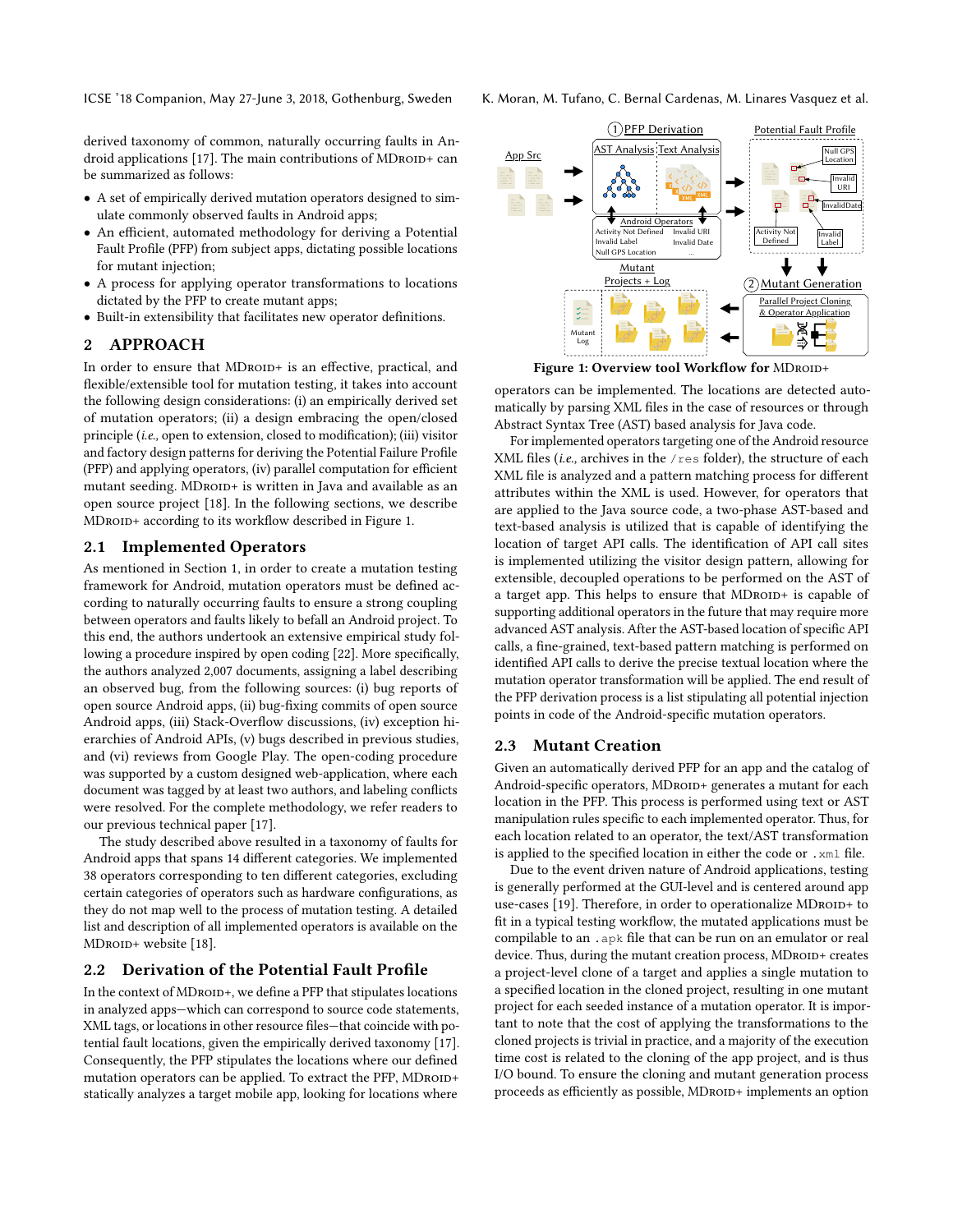to parallelize the process, utilizing the multi-core architecture of most modern hardware. The end result of the mutation creation process is the set of cloned mutant projects and a log that delineates the operator and location of injection for each created mutant. Currently, we do not offer a universal interface for the compilation of mutants, as the parameters and build systems used by Android apps can vary dramatically. However, the compilation process can be easily scripted using the CLI support offered by ant, gradle, and the Android  $SDK<sup>1</sup>$  $SDK<sup>1</sup>$  $SDK<sup>1</sup>$ .

#### 2.4 Tool Usage and Extensibility

MDROID+ is implemented as a Java command-line utility in which the user can select the specific set of mutation operators to be applied during mutant generation, as well as an option for enabling multi-threading. A README and user guide can be found on the project repository, which is accessible from the tool website [\[18\]](#page-3-18).

Given that the Android platform is prone to rapid evolution [\[5,](#page-3-5) [16\]](#page-3-6), it is important that MDROID+ allows for easy modification/extension of the operators list, in order to keep pace with rapid evolution. To add a new operator to MDROID+, there are two major components that must be implemented: (i) an operator locator/detector, and (ii) the operator transformation rules. If a proposed operator applies to the source code of an application, then either the target API-call of the operator must be added to an existing AST visitor or a new visitor to identify the AST pattern required by the operator must be defined. Next, an operator specific pattern locator must be implemented to derive the precise operator location after API-calls in question have been detected via AST-analysis. To allow for streamlined extensibility, MDROID+ offers a generic Locator interface that includes a findExactLocations() method that can be implemented to support additional operators. An example of this interface implemented for the BuggyGUIListener operator is given in Listing 1. This locator simply returns the start and end of the API-call location passed in the MutationLocation object so that it can be manipulated later. Note, that this is a simple example, and most of MDROID+'s pre-defined operators need to parse particular properties or patterns from identified API calls. If the proposed operator applies to the resource . xml, MDROID+ implements a TextBasedDetector abstract class that can be extended to account for matching the patterns of xml attributes.

#### Listing 1: Example of Operator Locator

```
public class BuggyGUIListenerLocator implements Locator {
3 private void findExactLocation(MutationLocation loc) {<br>4 //Fix start column
4 /Fix start column<br>5 10c.setStartColumn
              5 loc.setStartColumn(loc.getStartColumn()+1);
6 //Build exact mutation location<br>7 loc.setEndColumn(loc.getStartCo
              7 loc.setEndColumn(loc.getStartColumn()+loc.
                   getLength());
8 }
9 }
```
 $\frac{2}{3}$ 

Once the precise locator/detector for a proposed mutation operator has been implemented, the actual transformation rule must be delineated so that it can be applied to any detected injection points during the MDROID+ analysis. To facilitate this process, MDROID+ includes a MutationOperator interface and implements the factory design pattern for managing and instantiating operators. To

MDroid+: A Mutation Testing Framework for Android ICSE '18 Companion, May 27-June 3, 2018, Gothenburg, Sweden

add an additional transformation rule for a desired operator, the performMutation() method of the interface must be implemented according to the MutationLocation. An example of the NullInp utStream operator that sets an inputStream to null before it is closed is shown in Listing 2.

#### Listing 2: Example of Operator Definition

```
public class NullStream implements MutationOperator{
       @Override
3 public boolean performMutation(MutationLocation
           location)
4 ObjectMutationLocation mLocation = (
               ObjectMutationLocation) location;
           List<String> newLines = new ArrayList<String>();
           List<String> lines = FileHelper.readLines(
               location.getFilePath());
           for(int i=0; i < lines.size(); i++){
8 String currLine = lines.get(i);<br>9 //Null object
9 //Null object<br>10 if (i == locat
              if(i == location.getLine()){
11 String newLine = mLocation.getObject() +
                        = \text{null};";
12 newLines.add(newLine);<br>13 }
13 }
14 newLines.add(currLine);
15 }
16 FileHelper.writeLines(location.getFilePath(),
               newLines);
17 return true;
```
## 3 EVALUATION

 $\begin{array}{c} 18 \\ 19 \end{array}$ 19 }

#### 3.1 Study Context

To evaluate MDROID+, we conducted a study with the following goals: (i) understand and compare the applicability of MDROID+ and other currently available mutation testing tools to Android apps; (ii) to understand the *underlying reasons* for non-compilable or non-executable (i.e., trivial) mutants. To accomplish this, we compare MDROID+ with two popular open source mutation testing tools (Major [\[14\]](#page-3-20) and PIT [\[6\]](#page-3-21)), which we adapted to be applicable to Android apps, and with one context-specific mutation testing tool for Android called muDroid [\[9\]](#page-3-22). We chose these tools because of their diversity (in terms of functionality and mutation operators), their compatibility with Java, and their representativeness of tools working at different representation levels: source code, Java bytecode, and smali bytecode (i.e., Android-specific bytecode representation). The modifications to the PIT and Major tools can be accessed using our replication package [\[18\]](#page-3-18). To compare the applicability of each mutation tool, we used the Androtest suite of apps [\[24\]](#page-3-23), which includes 68 Android apps from 18 Google Play categories. The mutation testing tools exhibited issues in 13 of the considered 68 apps, i.e., the mutant-injection process rendered them non-compilable. Thus, in the end, we considered 55 subject apps in our study. For more information see our replication package [\[18\]](#page-3-18).

To quantitatively assess the applicability and effectiveness of the considered mutation tools to Android apps, we defined three metrics: Total Number of Generated Mutants (TNGM), Non-Compilable Mutants (NCM), and Trivial Mutants (TM). In this paper, we consider non-compilable mutants as those that are syntactically incorrect and cause compilation/assembly errors, and trivial mutants as those that are killed arbitrarily by most test cases (e.g., crashing on launch). The trivial mutant study was supported by a large-scale dynamic analysis framework [\[17\]](#page-3-17).

<span id="page-2-0"></span><sup>1</sup><https://developer.android.com/studio/build/building-cmdline.html>